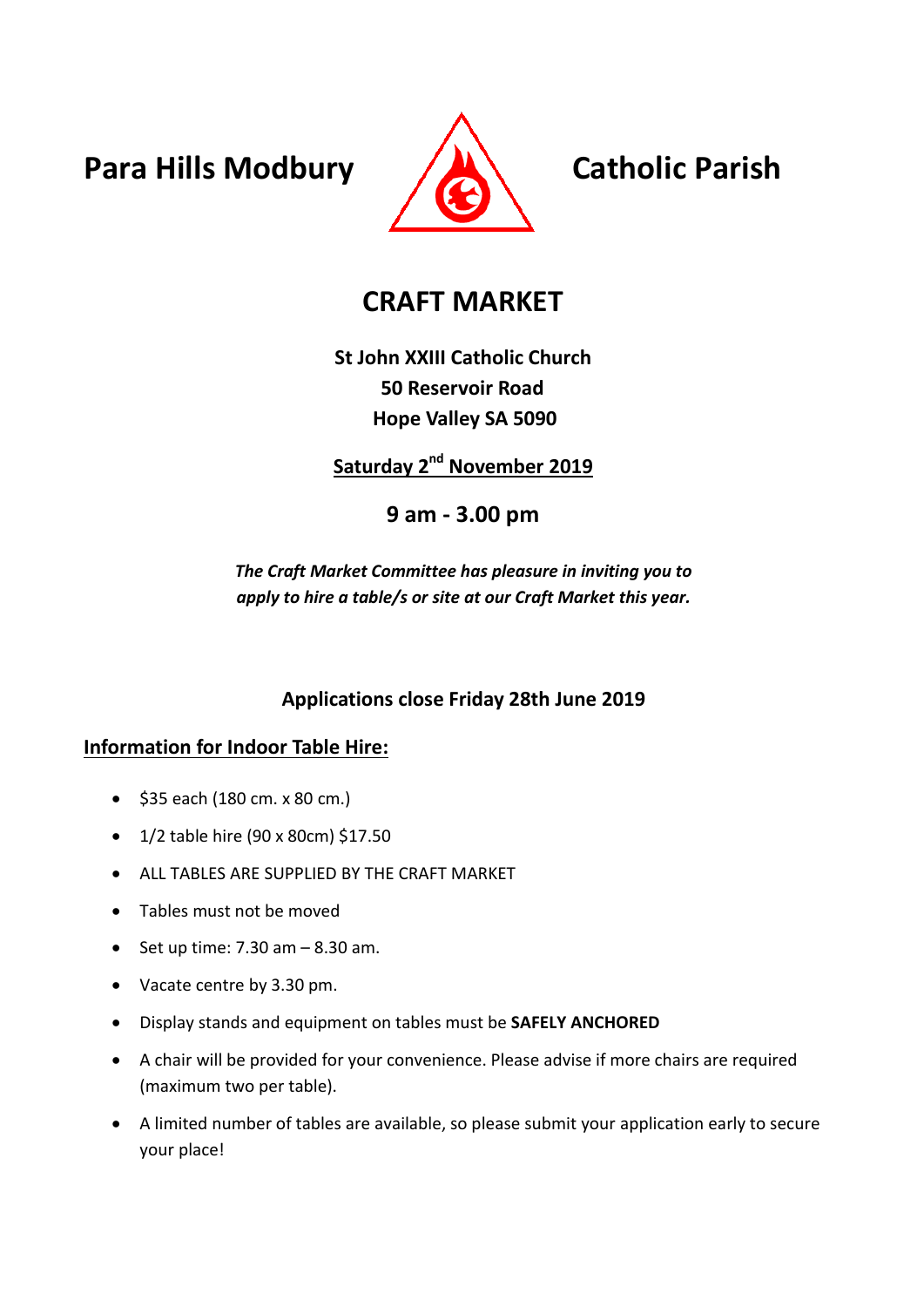- To apply for a site please complete the application form available on the website. The application can be scanned and sent electronically via email to [paramodcath@gmail.com.](mailto:paramodcath@gmail.com) Alternatively, forms can be completed and lodged at the parish office during opening hours.
- All applications will be acknowledged by email/phone. If you do not receive an email/phone call by 12<sup>th</sup> July contact [paramodcath@gmail.com](mailto:paramodcath@gmail.com) or phone Lea Crosby on: 0431 092 725

#### **PLEASE SUPPLY AN UP TO DATE EMAIL OR POSTAL ADDRESS**

## **Car Parking:**

Cars may be temporarily parked in the car park near the main entrance for unloading purposes. Cars then need to be moved to the back car park on the northern side of the church grounds.

### **Table Hirer's Responsibilities:**

- **Insurance**: It is recommended that all stall holders have their own Public Liability Insurance. If you have insurance, please supply a copy of your Insurance Certificate when submitting your application.
- **Table coverings:** All tables require a full length table cover for the security of items stored underneath your table. Please ensure table covers are secured and do not pose a tripping hazard risk
- Your own float and income
- Your own product and stall security
- Cleaning of your area
- Disposal of rubbish and recycling in bins provided
- **Compliance with Workplace, Health and Safety & (WHS) Requirements.**
	- Displays must not cause a potential hazard
	- Items must be safely displayed so as not to potentially cause injury
	- Table hirers must not use toxic substances
	- Table hirers and helpers will be required to comply with WHS requirements (see attached).
	- All allocated tables will be inspected by the church safety officer from 8.15am to 8.45am to ensure all safety standards are met
- Report any hazard/potential hazard to the Market Coordinator